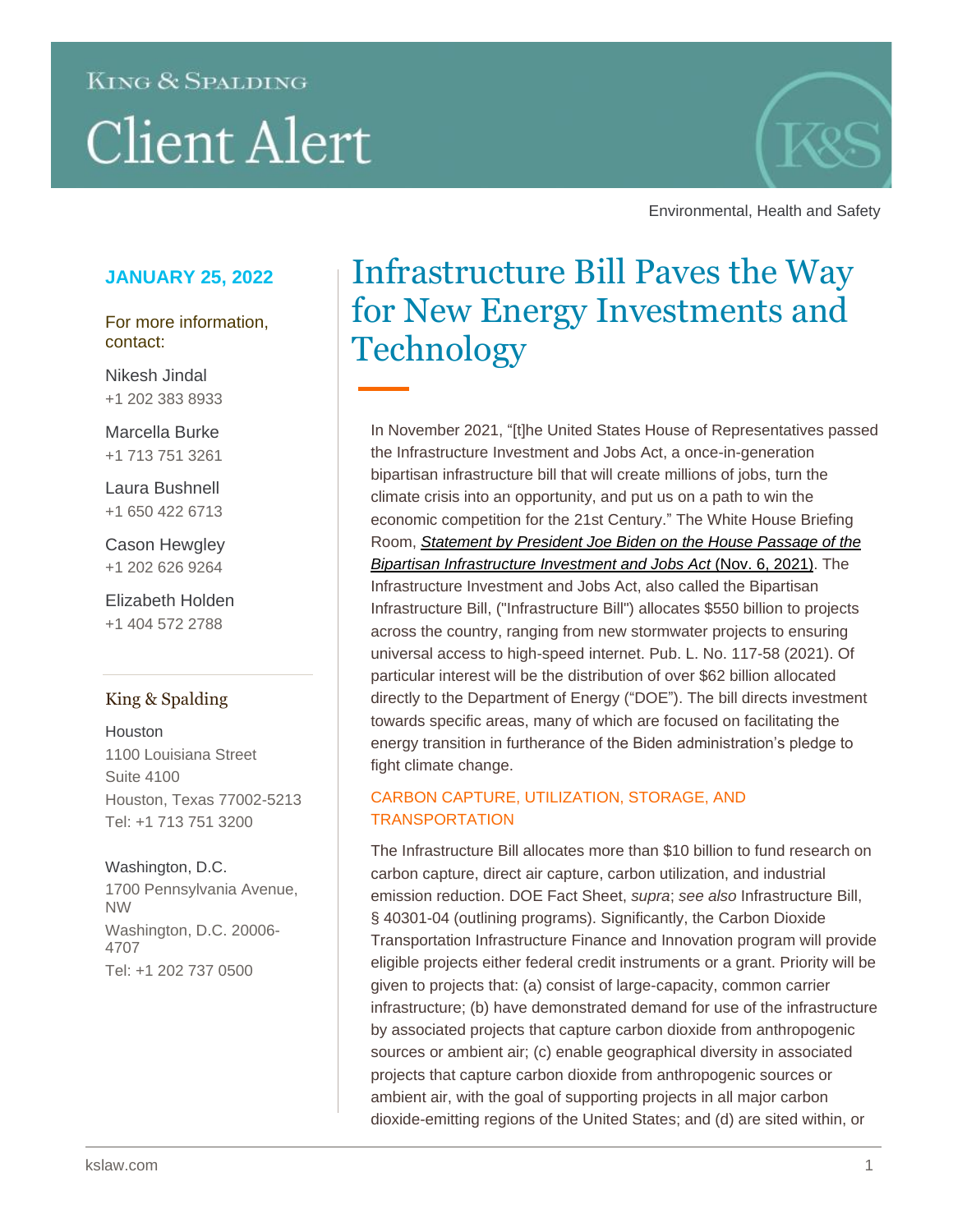#### CLIENT ALERT



adjacent to, existing pipeline or other linear infrastructure corridors, in a manner that minimizes environmental disturbance and other siting concerns.

The bill also allocates \$3.5 billion to four regional direct air capture hubs, which must have the capacity to sequester and utilize at least 1 million tons of carbon dioxide per year. The bill allocates another \$2.5 billion to validating and testing the large-scale commercialization of carbon dioxide storage. The bill also appropriates \$3.47 billion to find large-scale pilot projects in carbon capture. King & Spalding previously wrote about these programs prior to the Infrastructure Bill's passage. *See* Client Alert, [Bipartisan Senate Infrastructure Bill Promotes Carbon Capture, Utilization, and Sequestration](https://www.kslaw.com/news-and-insights/bipartisan-senate-infrastructure-bill-promotes-carbon-capture-utilization-and-sequestration)  [\(Aug. 27, 2021\).](https://www.kslaw.com/news-and-insights/bipartisan-senate-infrastructure-bill-promotes-carbon-capture-utilization-and-sequestration)

#### **HYDROGEN**

Under the Infrastructure Bill, DOE will distribute \$8 billion to support the development of clean hydrogen hubs across the country. This will further the production, processing, delivery, storage, and end-use of clean hydrogen. DOE Fact Sheet, *supra*; *see also* Infrastructure Bill, §§ 40313, 40314. Notably, Congress has directed DOE to act quickly and solicit proposals for these hubs within 180 days of the bill passing, or on May 14, 2022. Infrastructure Bill, § 40313.

The Infrastructure Bill also directs \$1 billion to the Clean Hydrogen Electrolysis Program, which is intended to support the demonstration, commercialization, and deployment of electrolyzer systems, in order to decrease the cost of clean hydrogen production from electrolyzers. Infrastructure Bill, § 40314.

The Infrastructure Bill also directs \$700 million towards upgrading hydrogen facilities with the goal of improving dam safety, increasing efficiency, reducing environmental impacts, and maintaining generators that produce emission-free electricity. DOE Fact Sheet, *supra*.

#### ELECTRIC VEHICLES (EVS)

The Infrastructure Bill designates \$7.5 billion to build electric charging stations for EVs. Infrastructure Bill, §§ 11101(b)(1)(C), 11401. The new charging stations will support President Biden's goal of having all new car sales be for EVs by 2030 with a nationwide network of 500,000 EV chargers. DOE will administer these funds along with the Department of Transportation.

#### GRID INFRASTRUCTURE AND RESILIENCY

The Infrastructure Bill directs DOE to distribute \$11 billion to states, tribes, and utilities to improve resilience of electric infrastructure in the face of both extreme weather and cybersecurity concerns. *Id.*

The Infrastructure Bill directs DOE to direct \$2.5 billion towards a Transmission Facilitation Program to develop new national transmission lines for clean energy. *Id.*; *see also* Infrastructure Bill, § 40106(d)(2) (outlining transmission program goals).

The Infrastructure Bill directs \$3 billion towards expanding the Smart Grid Investment Matching Grant Program, which will focus on flexibility in transmission and distribution of energy. Infrastructure Bill, § 40107(b) (discussing implementation of program).

#### LITHIUM BATTERIES

The Infrastructure Bill designates \$3 billion for the development of a new Battery Material Processing Grant Program to be administered by the DOE's Office of Fossil Energy and Carbon Management. Infrastructure Bill, § 40207(b)(4). This program will aim to support new facility construction and demonstrations for processing batteries.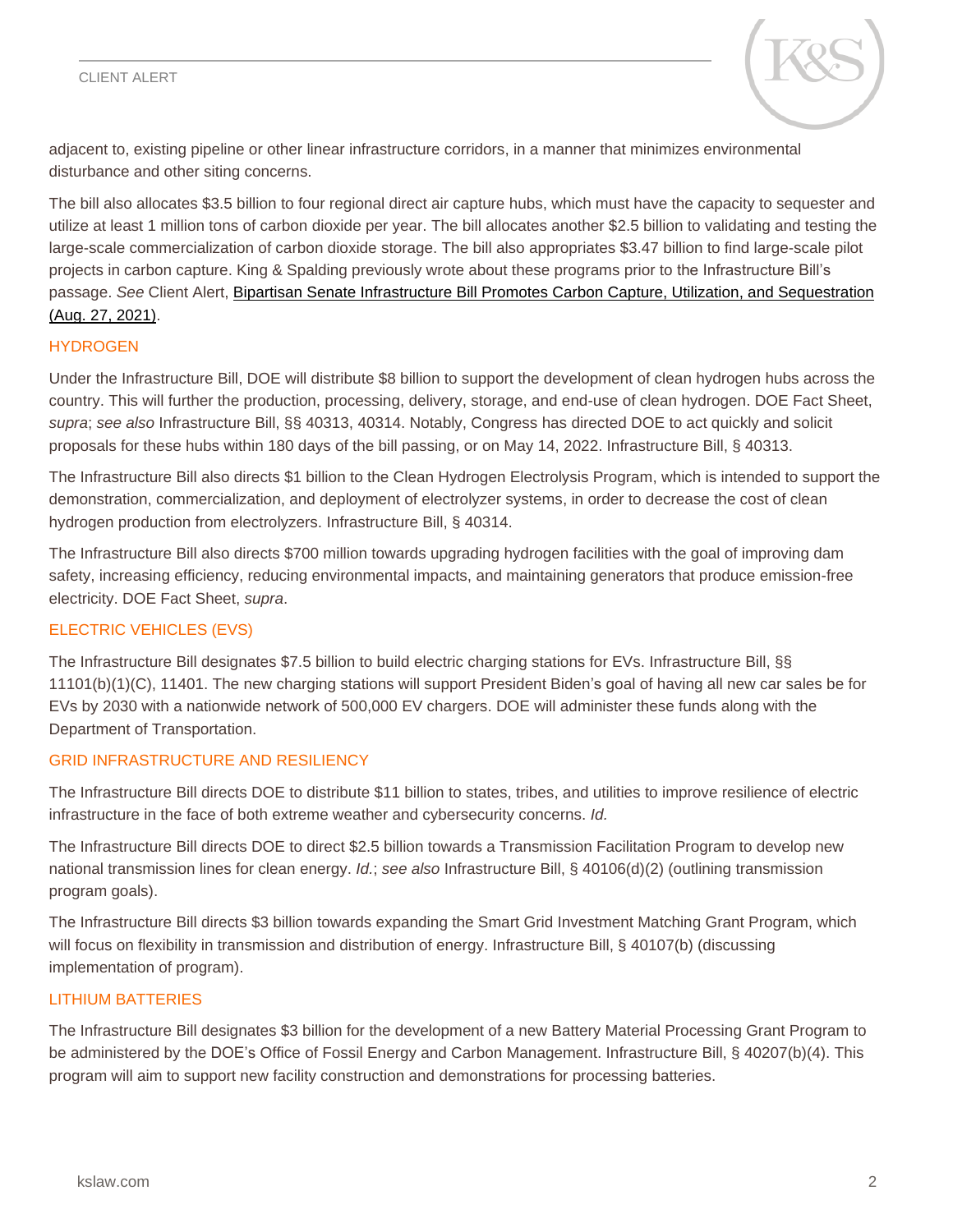#### CLIENT ALERT



Similarly, the Infrastructure Bill designates \$3 billion to the DOE's Office of Energy Efficiency and Renewable Energy for Battery Manufacturing and Recycling Grants, which will help with battery manufacturing and recycling. Infrastructure Bill, § 40207(c)(4).

The Infrastructure Bill also designates \$140 million for the development of a rare earth demonstration facility and refinery. Infrastructure Bill, § 40207(e). To be managed by the DOE, this facility will help develop lithium-ion batteries for EVs, ensuring that United States manufacturers will have direct access to these materials.

#### NUCLEAR

The Infrastructure Bill designates \$6 billion for distribution to the Civil Nuclear Credit program, with the goal of preventing the retirement of zero-carbon nuclear plants. Infrastructure Bill, § 40323(i); DOE Fact Sheet: The Bipartisan Infrastructure Deal Will Deliver For American Workers, Families and Usher in the Clean Energy Future (Nov. 9, 2021).

The Infrastructure Bill also designates \$2.5 billion for DOE's Advanced Reactor Demonstration Program, which encourages research and development into advanced nuclear reactor technologies. Infrastructure Bill, § 41002(a).

These provisions signal that the Biden Administration may view advanced nuclear as a viable form of clean energy.

\*\*\*

For all of these programs under the Infrastructure bill, DOE and the other federal agencies with implementing authority will most likely issue guidance or regulations providing more detail about how companies can apply and qualify for funding opportunities. In so doing, the federal agencies may invite public comment, so interested stakeholders should monitor ongoing implementation efforts and take advantage of any opportunities to provide input to the regulatory agencies.

In terms of the how these programs will be administered, it is reasonable to expect that DOE (and other agencies) may look for guidance to the Title XVII loan guarantee program that covers a broad range of clean and renewable energy projects. *See* 42 USC §§ 16511, *et seq*. Prior to passage of the Infrastructure bill, that multi-billion program represented the largest single financial investment by the federal government in the commercialization of clean and renewable energy projects.

Nikesh Jindal was at DOE when the loan guarantee program was created and drafted the initial guidelines implementing it. In response to the renewed focus on the loan guarantee program under the current Administration, Nikesh and other colleagues at King & Spalding have been advising clients about how to navigate the process, including preparing applications, engaging third party stakeholders to support the projects, obtaining necessary permits and defending against any legal challenges to those permits, helping to structure the financing of the projects, and other related efforts to ensure successful procurement of the federal funding.

Marcella Burke served at the Environmental Protection Agency (EPA) as Deputy General Counsel. She also served at the Department of Interior (DOI) as Deputy Solicitor for Energy and Natural Resources, and Senior Counselor to the Assistant Secretary for Land and Minerals Management. In her roles at DOI, Marcella managed the litigation docket and rulemakings, including for carbon capture programs, on federal lands.

As the DOE and the other federal agencies begin implementation of the funding programs in the Infrastructure bill, King & Spalding will use that collective experience and expertise to help clients take advantage of the large funding opportunities.